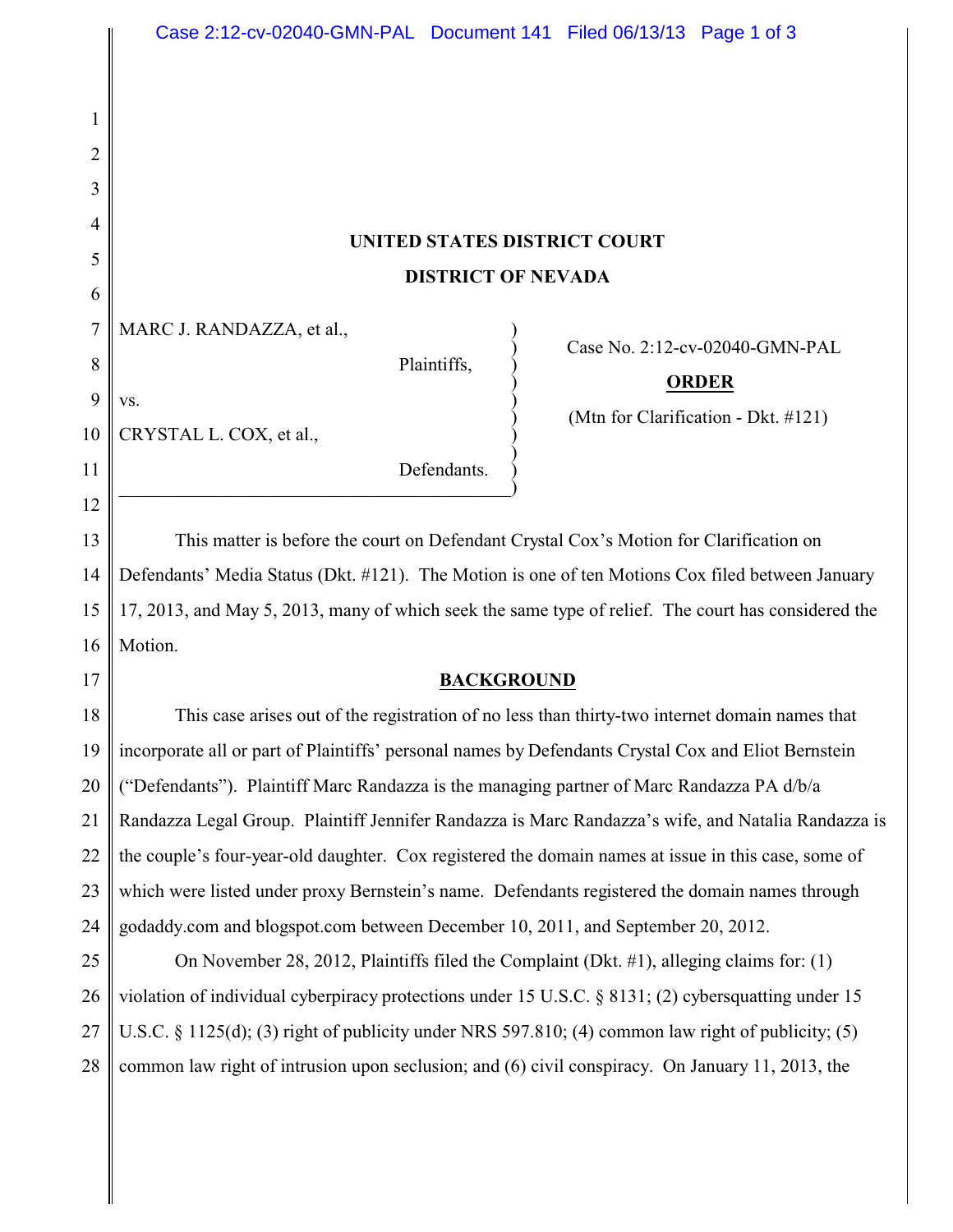1 2 3 4 5 6 7 8 district judge entered an Order (Dkt. #41) granting Plaintiffs' Motion for Preliminary Injunction (Dkt. #2) and temporarily enjoined Defendants from registering, operating, or maintaining any website or domain name with Plaintiffs' names or confusingly similar variation of their names. *See* Order (Dkt. #41) at 12:2-16. Additionally, six of the domain names at issue, which are subject to a decision by the World Intellectual Property Organization, were released to Marc Randazza's full control by the registrar. *See* Order (Dkt. #41) at 12:17-22. The twenty-six remaining domain names at issue were ordered locked by the respective registrar and transferred to Plaintiffs. *See* Order (Dkt. #41) at 12:22- 13:11.

9

## **DISCUSSION**

10 11 12 13 14 15 16 17 18 19 20 Cox's Motion is largely unintelligible. She requests the court "clarify on whether the court considers Defendant Crystal L. Cox as a Media Defendant of [sic] not, as a matter of law and statutes." Motion at 1. Additionally, she asks the court to clarify "on reasons under U.S. Code and the Constitution and Diversity, in which this court ruled as to completely sidestep the constitutional rights of Defendant Crystal L. Cox." *Id.* She asks the court to enumerate the reasons this court "gave away her property, deleted her blogs, redirected her domain names, and simply disregarded" her First Amendment rights. She cites Rule 5.1 of the Federal Rules of Civil Procedure to challenge a statute but does not identify which federal statute she believes is unconstitutional. Cox asserts Marc Randazza has exploited his child for advantage in this litigation to "destroy the life and reputation of Defendant Crystal L. Cox." Motion at 7. Finally, Cox engages in a lengthy discussion about the Lanham Act and trademark law in general.

21 22 23 24 25 26 27 28 To the extent Cox is requesting the court to explain the reasons it issued the Preliminary Injunction in this case, the district judge has already done so in her written Order (Dkt. #41). Cox's request that the court rule on her "media status" is nonsensical and not related to any bona fide dispute before the court. Advisory opinions are prohibited under Article III of the Constitution. *See, e.g., Coalition for a Healthy California v. F.C.C.,* 87 F.3d 383, 386 (9th Cir. 1996) (citing *Flast v. Cohen,* 392 U.S. 83, 96)). As the Supreme Court explained, "federal courts have never been empowered to issue advisory opinions." *Id*. (citing *FCC v. Pacifica Found.,* 438 U.S. 726, 734-35 (1978) (internal citations omitted)).